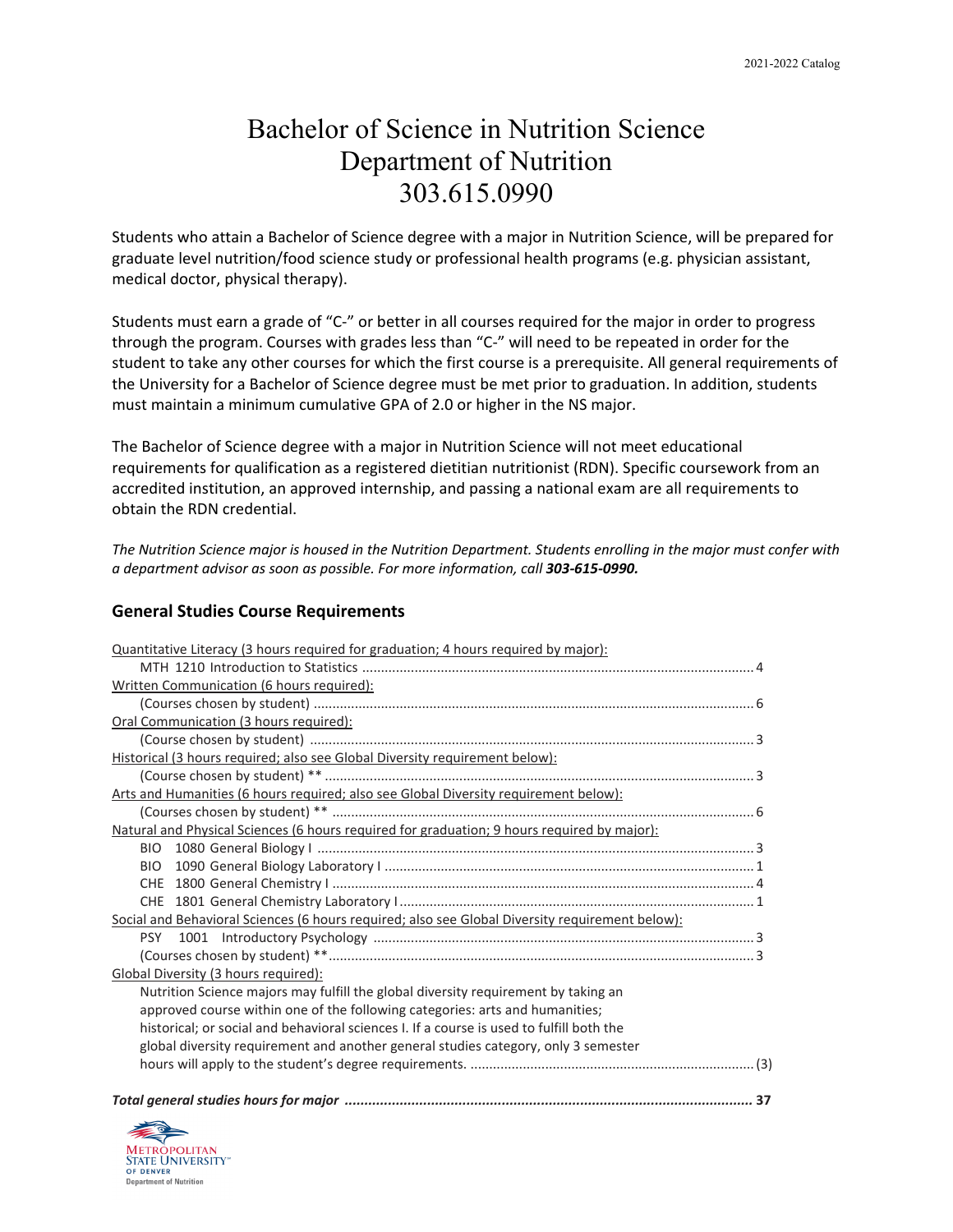#### **Nutrition Science Major for Bachelor of Science**

| <b>BIO</b> | 1081 |                              |                       |
|------------|------|------------------------------|-----------------------|
| <b>BIO</b> | 1091 |                              |                       |
| <b>BIO</b> | 2310 |                              |                       |
| <b>BIO</b> | 2320 |                              |                       |
| <b>CHE</b> | 1810 |                              |                       |
| <b>CHE</b> | 1811 |                              |                       |
| <b>CHF</b> | 3100 |                              |                       |
| <b>CHE</b> | 3120 |                              |                       |
| <b>CHE</b> | 3110 |                              |                       |
| <b>CHE</b> | 3130 |                              |                       |
| <b>CHF</b> | 4310 |                              |                       |
| <b>MTH</b> | 1110 |                              |                       |
| <b>MTH</b> | 1120 |                              |                       |
| <b>NUT</b> | 2040 |                              |                       |
| <b>NUT</b> | 3150 |                              |                       |
| <b>NUT</b> | 3160 |                              |                       |
| <b>NUT</b> | 4200 |                              |                       |
| <b>NUT</b> | 4800 |                              |                       |
| <b>PHY</b> | 2010 |                              |                       |
| <b>PHY</b> | 2030 |                              |                       |
| <b>PHY</b> | 2020 |                              |                       |
| <b>PHY</b> | 2040 |                              |                       |
|            |      | SELECT TWO OF THE EQUIOMING. | <b>SEMESTER HOURS</b> |

| NUT                                                                                 |  |  |  |  |  |
|-------------------------------------------------------------------------------------|--|--|--|--|--|
|                                                                                     |  |  |  |  |  |
|                                                                                     |  |  |  |  |  |
|                                                                                     |  |  |  |  |  |
|                                                                                     |  |  |  |  |  |
| $\star$ This companion is the first than $\Lambda$ defined to all and continuous of |  |  |  |  |  |

*\* This course satisfies the Multicultural requirement.*

*\*\*One of these courses must satisfy the Global Diversity requirement.*

#### SUGGESTED ELECTIVES INCLUDE:

- BIO 2400 General Microbiology (required for some grad level food science programs)
- BIO 3050 Cell and Molecular Biology
- BIO 3600 General Genetics
- CHE 4960 Senior Experience in Biochemistry
- HON 4950 Senior Honors Thesis
- MTH 1410 Calculus (required for many grad level food science programs)
- NUT 4720 Pre-Professional Seminar

*\*Electives must include 5 credit hours of upper division coursework and coursework satisfying the Senior Experience graduation requirement.* 

#### **Degree Totals:**

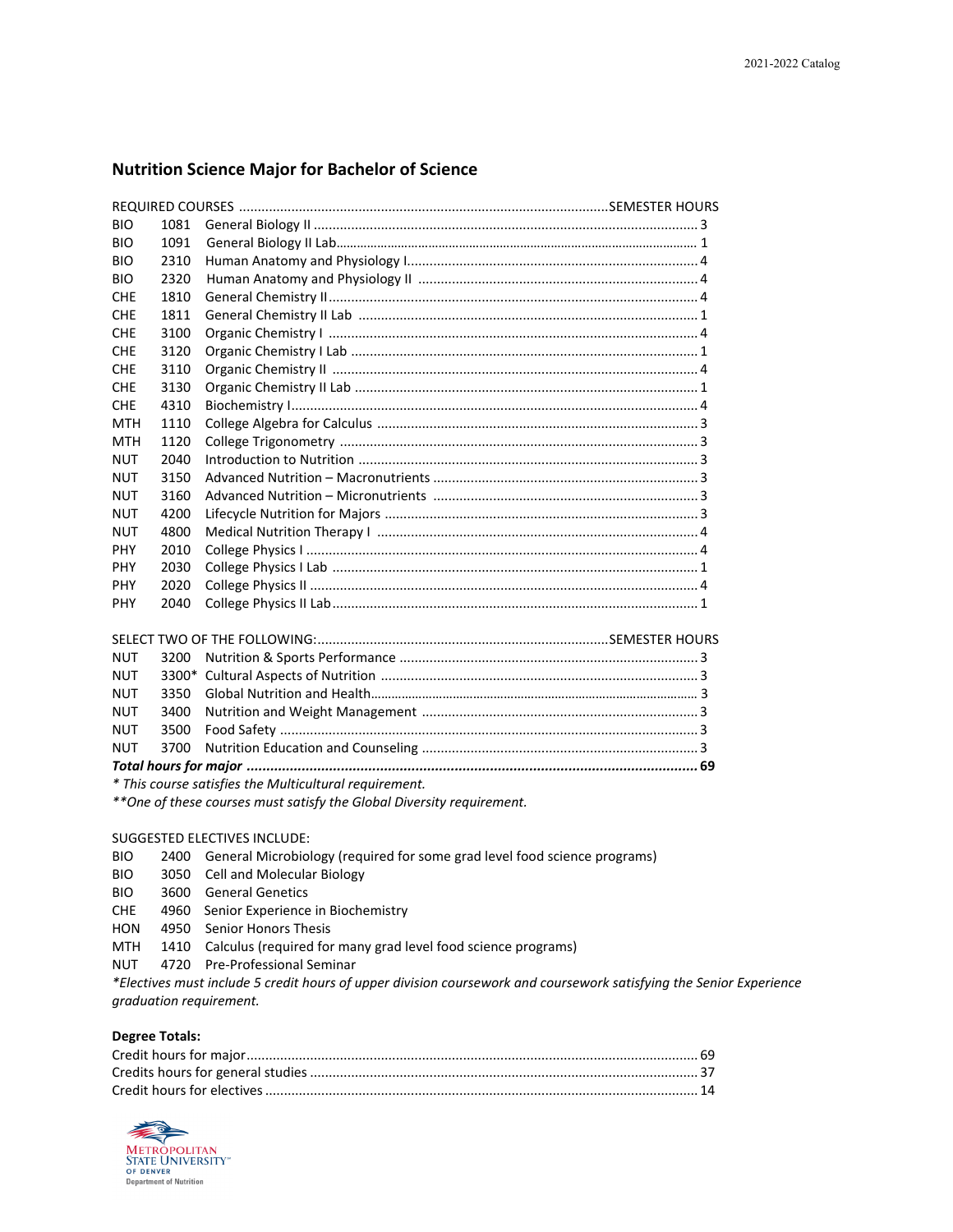Total Credit Hours............................................................................................................................... 120

#### **What Can I do with A Bachelor's Degree in NUTRITION SCIENCE?**

**PUBLIC HEALTH NUTRITION:** Work to safeguard the health of groups of people by working in federal, state, and local government agencies, such as Peace Corps and WIC or private public health programs

**INDUSTRY:** Work with food and nutrition-oriented companies to formulate new food products, develop marketing campaigns, and provide health programs

**CONSULTING:** Build your own health and nutrition business providing nutritional counseling, education and programming, writing and communications

**TEACHING:** Provide nutrition education in community, wellness, school and healthcare settings.

**ADVANCED DEGREE:** Pursue advanced post-graduate study in Food Science, Nutrition Science, Medical School, Physician Assistant programs, etc.

**RESEARCH:** Work in nutrition and/or health research including research program management or grant writing.

**For more information, please visit msudenver.edu/nutrition or schedule an appointment with a nutrition advisor 303-615-0990**